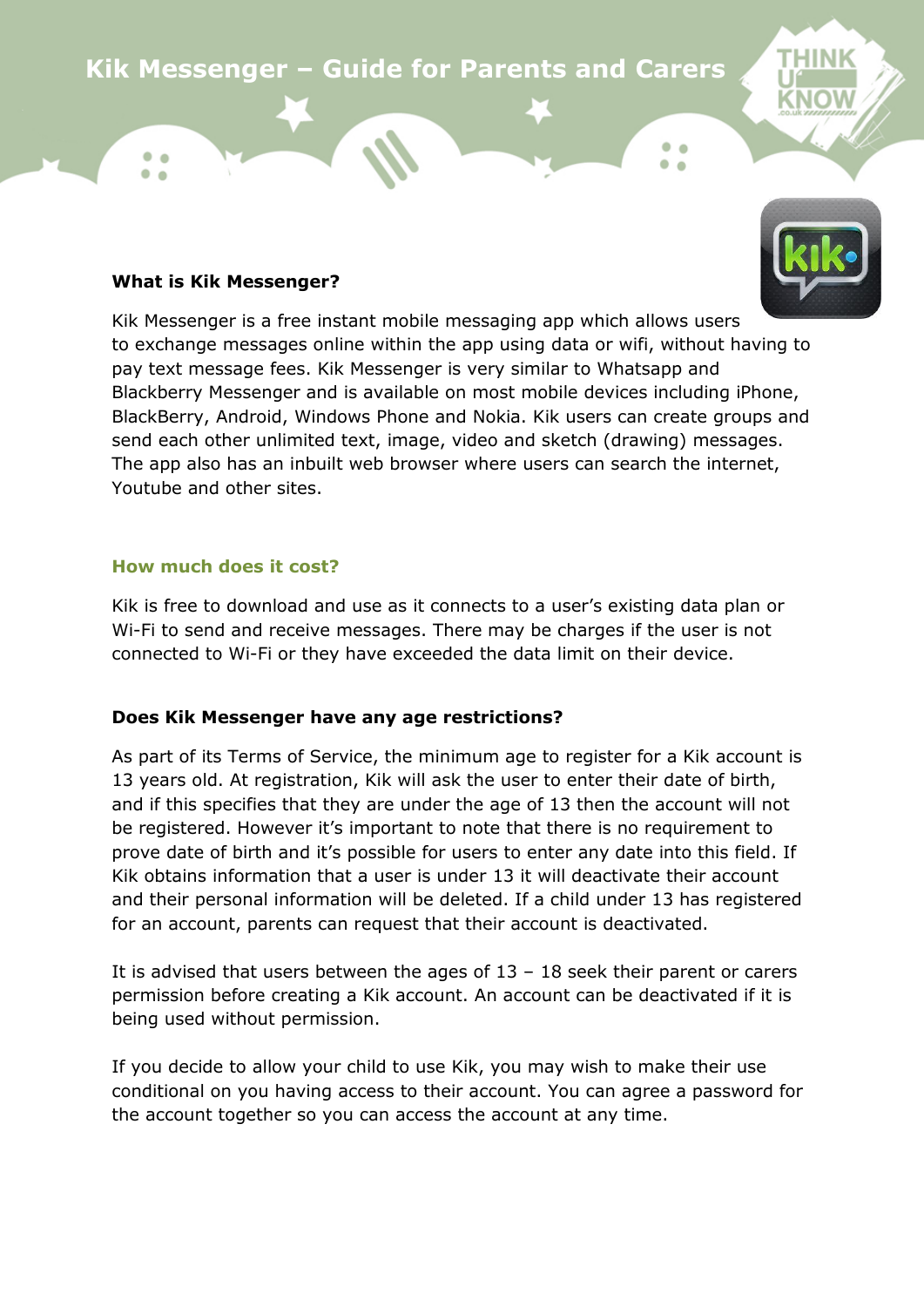## **Should I be concerned about Kik Messenger as a parent/carer?**

Kik is very popular amongst young people and allows them to socialise with their friends. However there are concerns about Kik that parents/carers should be aware of. Some of these concerns are not unique to Kik and are applicable to many other social media platforms.

 $\epsilon$ 

#### **Usernames on Kik**

Kik uses usernames rather than phone numbers to identify its users. This means that personal information (such as phone numbers and email addresses) is not shared by Kik. However, when registering for an account, Kik will ask for the full name of the user and this appears alongside their chosen username. We would recommend that a nickname or non-identifiable name is used in addition to the username to increase security and privacy. To change this go to **Settings > Your account > Name >** and enter preferred details.

## **Talking to unknown users**

Only those who know the username of an account can send messages to that account. However, usernames can still be guessed by other users and then contact can be made. Kik recommend that users make their usernames hard to guess to prevent people they do not know messaging them. A combination of letters, numbers and symbols works best. It is important to talk to your child about not posting their username on other social networking sites which may be public.

## **Group chat**

Kik contains a group chat function. Group chats allow two or more users to interact in the same conversation and can be invite-only or public.

Group conversations usually take place between friends. Each group is set up by one contact who becomes the Group Admin. When a group is started it will be invite-only by default. This means that members can only join the group if a current member invites them, but this does not necessarily mean your child will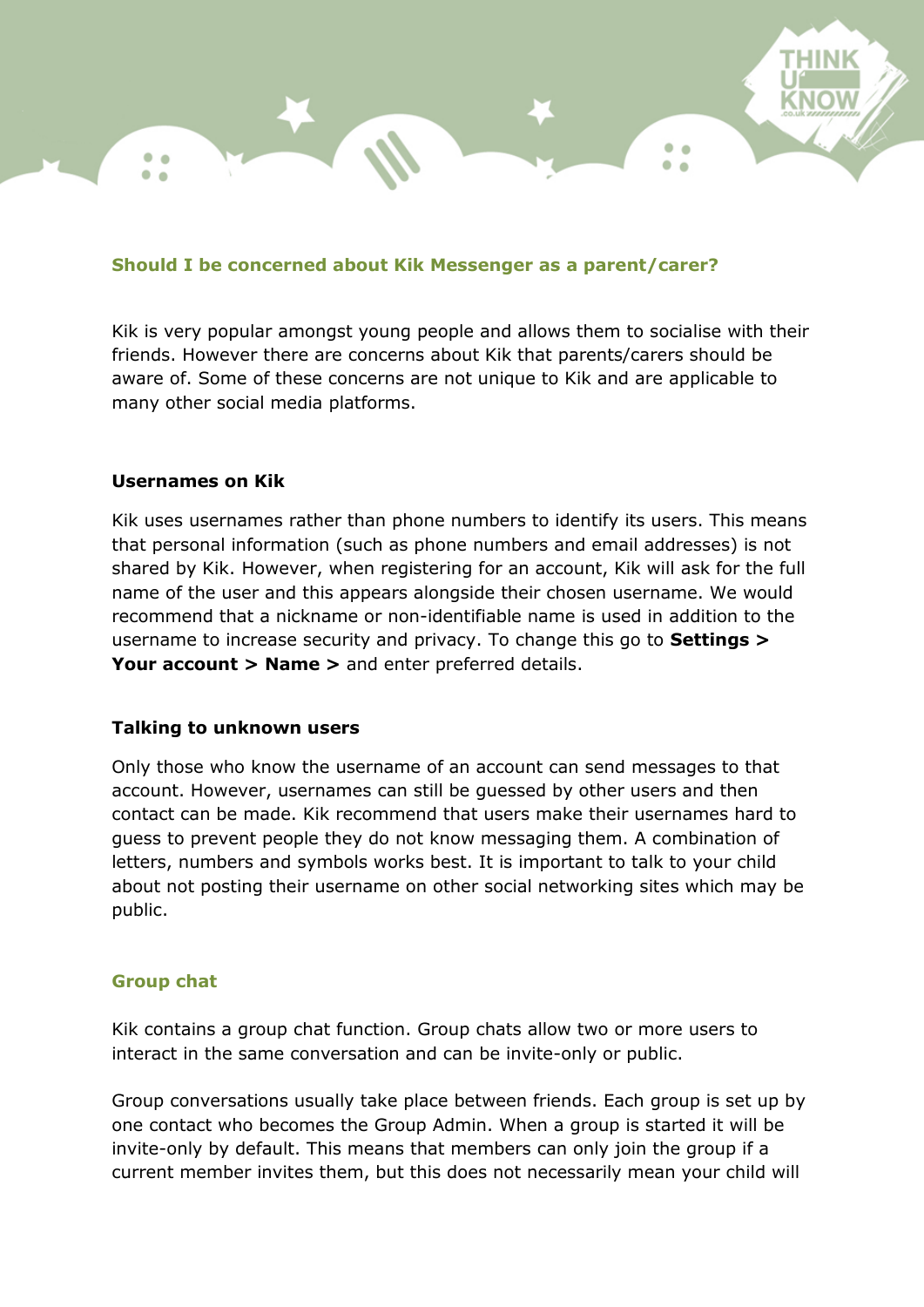know others in the group. They will then be able to see messages from people they do not know and vice versa. Group Admins can also make their groups public, which means anyone is able to search for the group and join it.

It's a good idea to advise your child that if they are in a group chat with someone they don't know and are uncomfortable with, they should exit the group and speak to you about it. Users can leave a group whenever they want to. If your child is the Admin of the group, they can remove or ban the unwanted user, or if they're not the Admin, they can ask the person who is to do this. Admins are the only user who can remove or ban members of the group.

Removing or banning someone from a group means they will no longer be able to send messages to the group. However, someone removed from a group can be re-added by any group member, whereas someone banned cannot re-join a group unless they are unbanned by the group admin.

## **Access to inbuilt apps**

 $\bullet$   $\bullet$  $\bullet$   $\bullet$ 

The latest version of Kik Messenger has an inbuilt Kik browser so that users can search for new apps and chat rooms. By clicking on the 'globe' icon on the top right of the messaging inbox (see picture below) the Kik browser will open and a list of recommended apps will appear. These apps ("sub-apps") within Kik can bypass conventional parental controls or web filters around adult content and there are no settings within the app to disable this content or protect against it. Users therefore can access sub-apps that may include dating apps, rating apps (where you rate the appearance of other person online), nearby chat groups, truth or dare apps and flirting apps. Some of these sites host adult content or a "chat with a stranger" feature with a geolocation tag. If a user enters one of the sub-apps, other users within that app can then contact them directly on Kik even if they did not chat within and have exited the sub-app.

These sub-apps may not identify a user by their Kik username and instead can reveal the full name of a user through their Kik account details.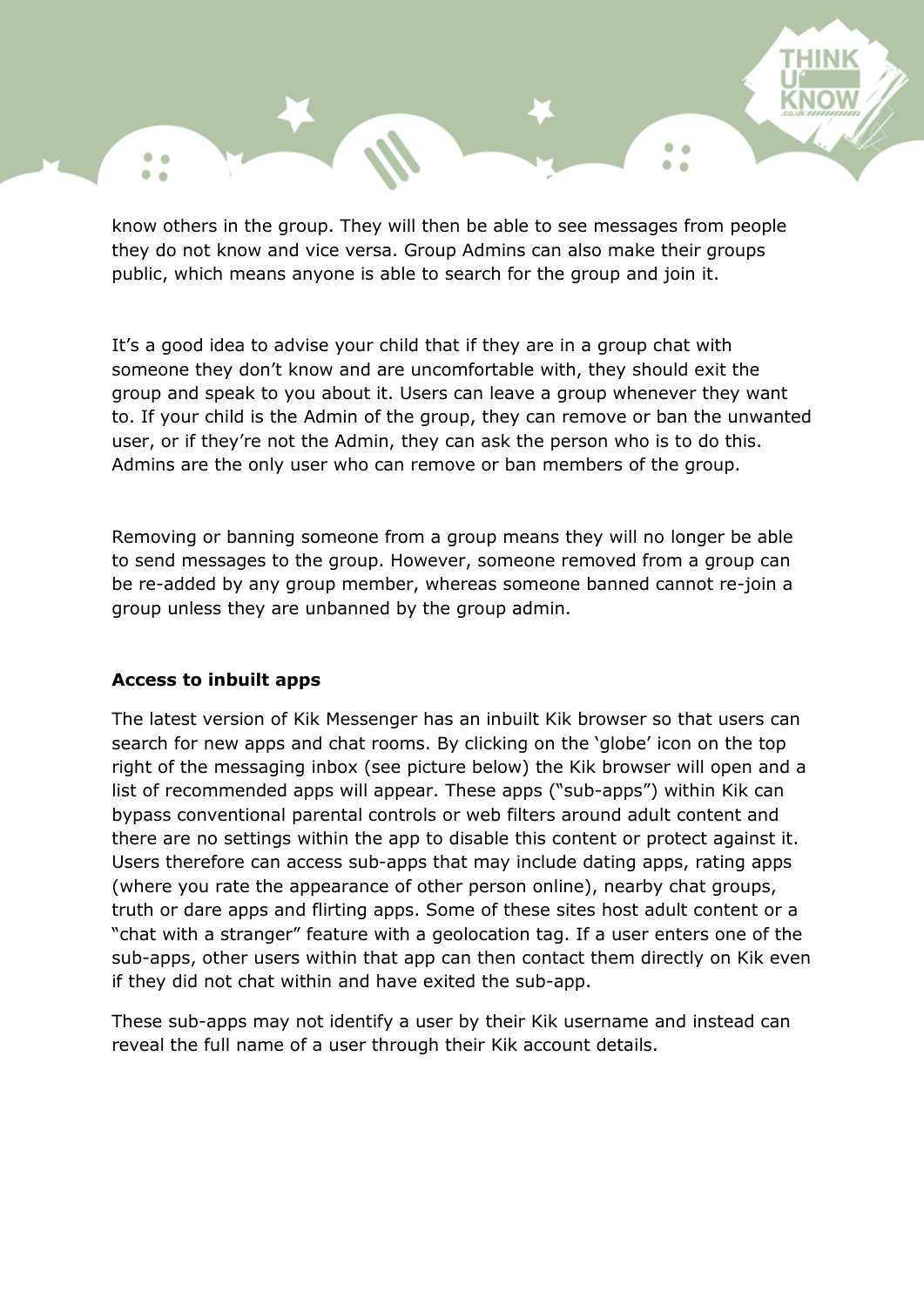

THINK

 $\bullet$  $\bullet$ 

۰  $\bullet$ 

We would recommend having an open conversation with your child about any chat that they have with someone within Kik or within the sub-apps. There is lots of information on our Thinkuknow website about staying safe when chatting to people online.

# **Inbuilt web browsing**

۰  $\sim$ 

 $\bullet$  $\bullet$ 

Similarly, Kik Messenger has an inbuilt web browser so that users can browse the internet without leaving the app. This means they can browse the internet without restriction and could lead to them viewing inappropriate or adult content which could be restricted on a home computer.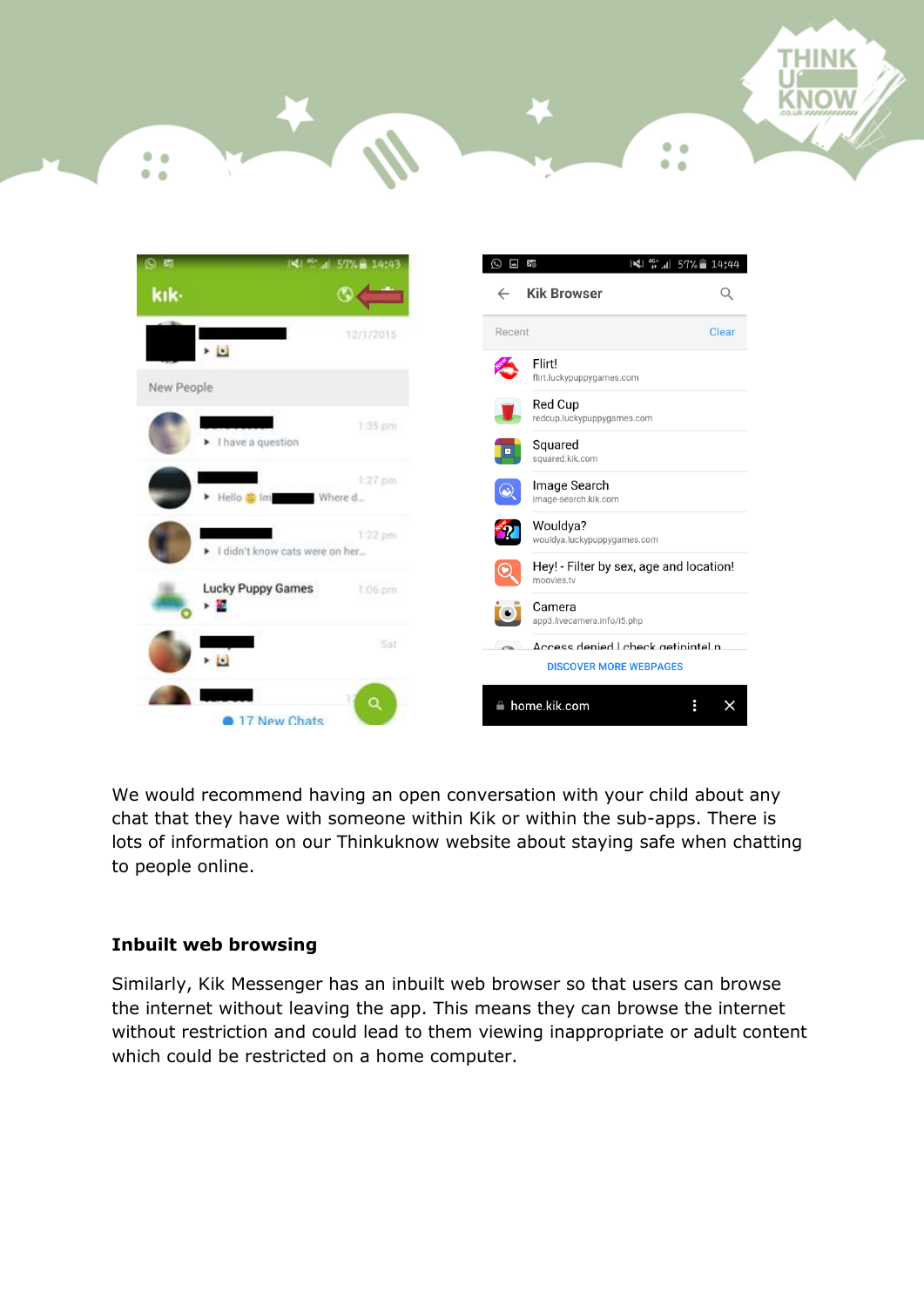

| E                                                                                     | $46^{+}$ all 57% 14:44<br>冷                                            |
|---------------------------------------------------------------------------------------|------------------------------------------------------------------------|
| ለ                                                                                     | 6 https://home.kik.com                                                 |
| $\leftarrow$                                                                          | <b>Kik Browser</b>                                                     |
| Haven't visited any webpages yet? You can<br>meet people, play games and more in Kik! |                                                                        |
|                                                                                       | <b>Smiley Shop</b><br>Have more fun in your chats with themed smileys! |
|                                                                                       | Memes<br>Make memes and share them with your friends!                  |
|                                                                                       | Squared<br>Play a fun puzzle game and challenge your friends!          |
|                                                                                       | <b>DISCOVER MORE WEBPAGES</b>                                          |
|                                                                                       |                                                                        |
|                                                                                       |                                                                        |
|                                                                                       |                                                                        |

# **Sharing inappropriate content**

It is important to be aware that as with other instant messaging applications, text, images and videos can be shared between users. There have been reports of unsolicited suggestive or sexualised images being shared by users over the network, as well as 'porn-bots'- fake profiles that send hyperlinks to pornographic websites. As with all social media, caution is advised over the privacy settings around your child's messaging account and their access to unknown users across the network (see below for how to set privacy settings). In addition, it is worth reminding children about their own digital footprint, particularly the content (photos, videos and messages) they choose to share via Kik messenger. Once shared, it can be copied, re-shared and posted anywhere online.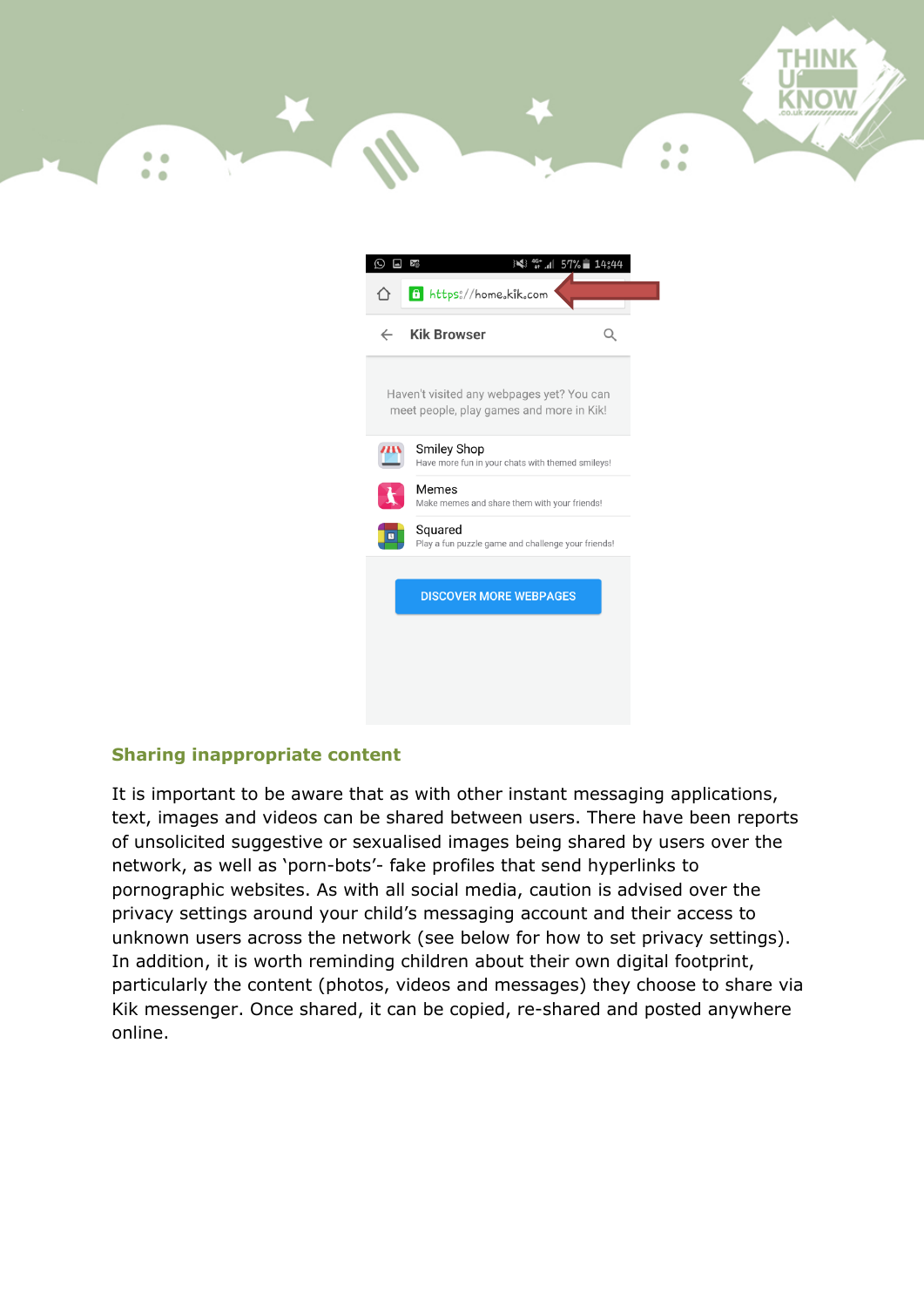## **How do privacy settings work on Kik?**

Kik has a feature known as **Address Book Matching**. If this is turned on, Kik will search for accounts which match an email address or phone number already stored in the users address book on their smartphone. If there is a match, Kik will message both users to notify them.

۰  $\bullet$  $\bullet$ 

## **Turning off Address Book Matching**

This means that only those your child chooses to share their username with will be able to message them.

For Ipod, Iphone, Android:

 $^{\circ}$ 

## **Settings > Chat Settings > Address Book Matching >** slide or untick box to **off**

For Windows Phone 7, Symbian or Blackberry:

## **Settings > Privacy > Address Book Matching > No Thanks**

The latest version of Kik has a new feature known as **New People** which blurs any content or message sent by a New Person until the user chooses to reveal the content or chat to the person.

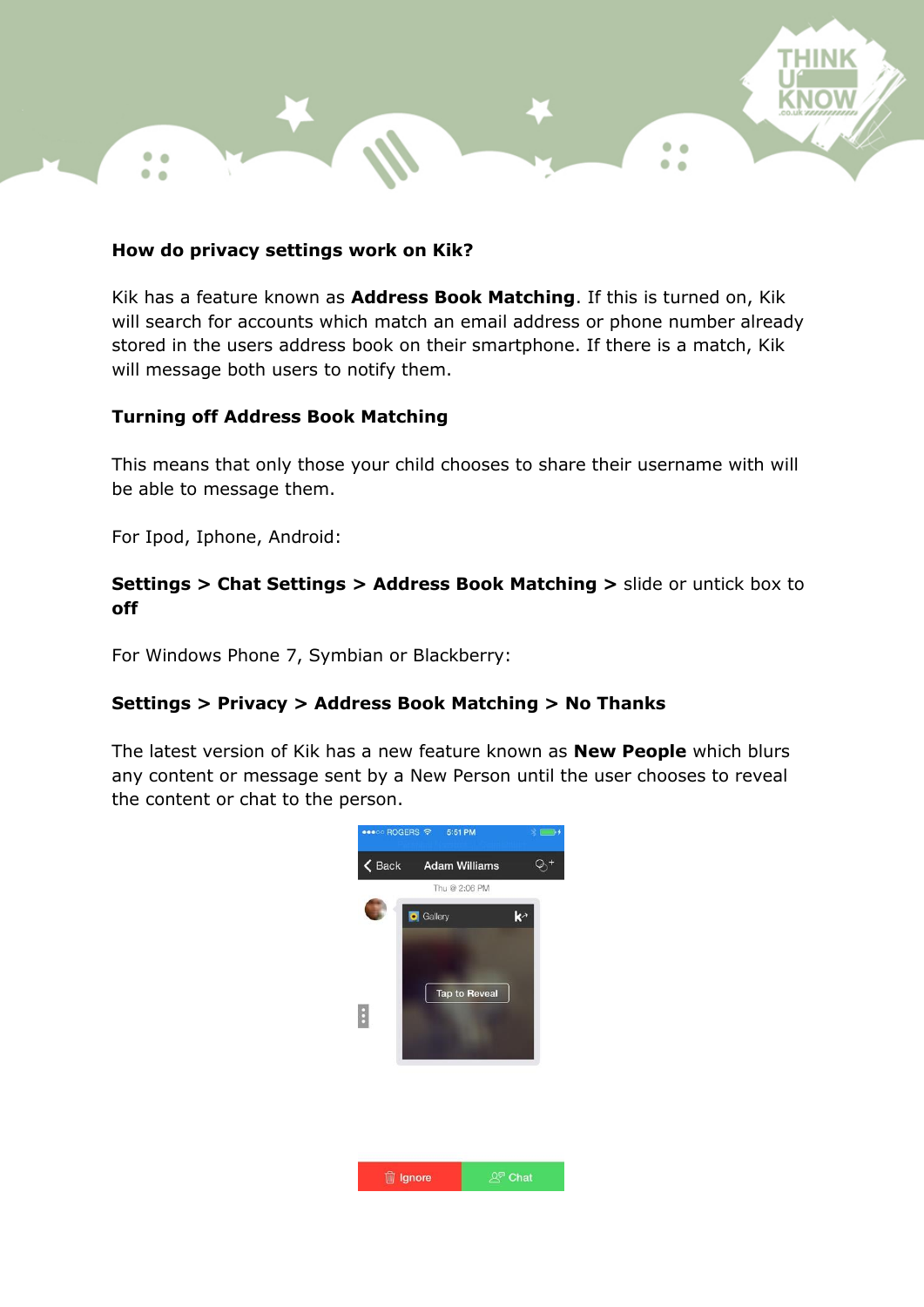**New People** separates any message a user receives from a person they have not spoken to before. If your child receives a message from a person they have not spoken to before a **New Chat** button will appear. The user can click on the New Chat button, select the chat and decide whether to **ignore** or **chat** to that person. Unless they choose to **chat** or **reveal the content** from that person, all content received will be blurred. If they select ignore, they will then have the option to **Delete**, **Block**, or **Report as Spam**.

The **Block** feature allows a user to block all contact with another user, without revealing to the other user that they have been blocked. All content from the other user will be hidden and all previous chats deleted. The blocked user's name will no longer appear in your child's list of contacts. However previous chats with this person will still appear in the blocked persons app.

To block someone go to:

 $\bullet$   $\bullet$ 

**Settings > Chat Settings** (iphone or Android) or **Privacy** (Windows Phone 7, Symbian, Blackberry) **> Block List >** Tap **+ >** select the person you want to block **>** tap **Block** to confirm

If you are entered into a group chat with a blocked person, messages from the blocked person will appear as \*\*\*blocked message\*\*\*

## **Reporting a user on Kik**

Users can be reported to Kik. Reporting a user will automatically block them from your account. This means that messages from the reported user will be hidden, and all chats with this person will be deleted from your Kik app. The reported user's account will no longer appear in your list of contacts on Kik.

How to report a user:

- 1. In the chat (with the user you want to report), tap the **Profile Info** icon in the top right corner of the chat
- 2. Tap the three vertical dots icon in the top right corner of the Info screen
- 3. Tap **Report**
- 4. Choose from the following:
	- I don't want to talk to them (if you are receiving unwanted messages)
	- This is a spam bot (if it is spam)
	- This person is being abusive (if you're receiving abusive messages)